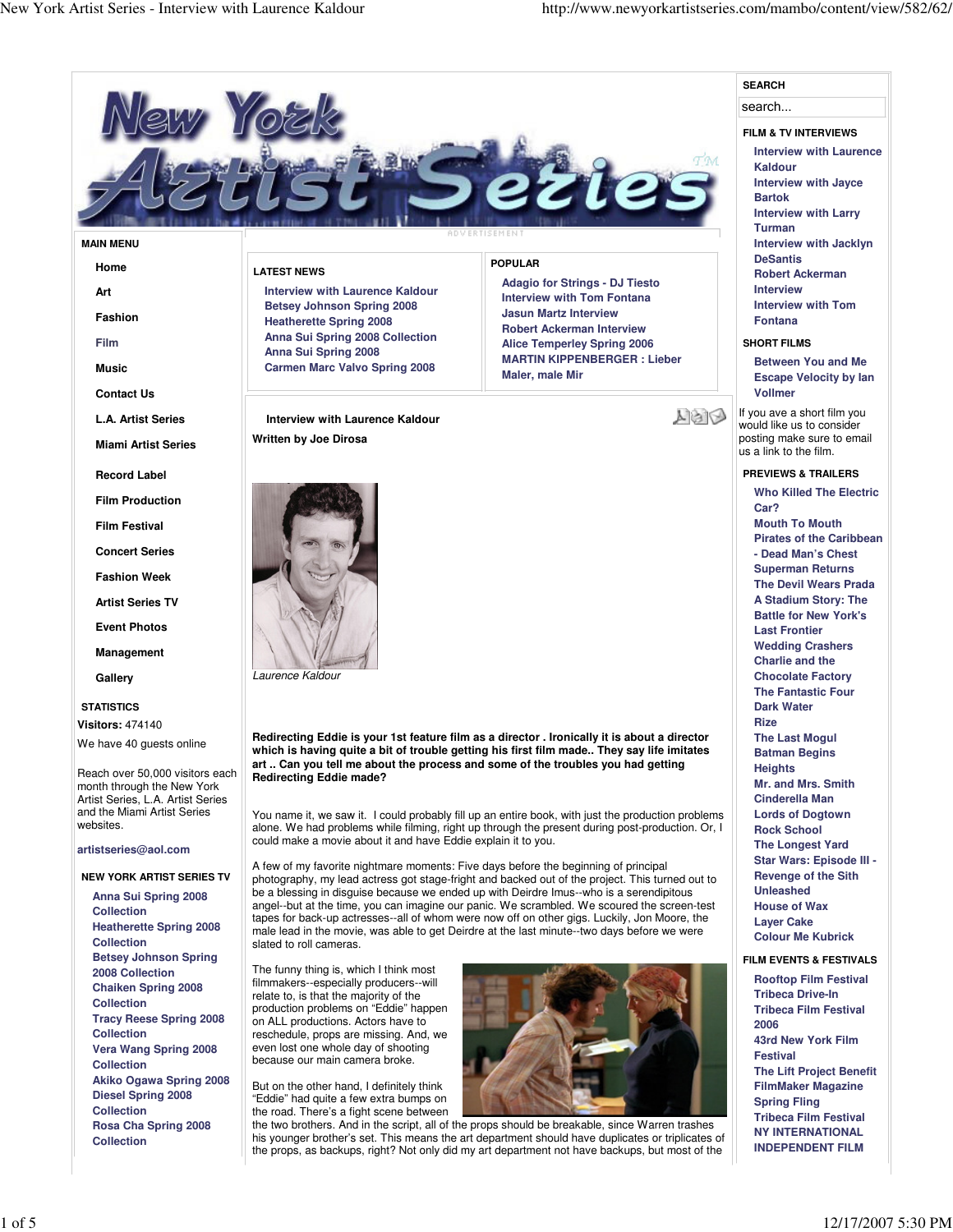**Alice Temperley Spring 2008 Collection Diane Von Furstenberg Spring 2008 Collection Pamela Roland Spring 2008 Collection Badgley Mischka Spring 2008 Collection Max Azria Spring 2008 Collection Cynthia Steffe Spring 2008 Collection Miss Sixty Spring 2008 Collection Sabyasachi Spring 2008 Collection BCBG Max Azria Spring 2008 Collection Nautcia Spring 2008 Collection Abaete Spring 2008 Collection Ray Charles by David Garibaldi Dragana Ognjenovic Spring 2007 Helena Fredriksson Spring 2007 Carmen Marc Valvo Fall/Winter 2003 Collection Sofi Bonde @ Arlene's Grocery Papercranes @ Mercury Lounge 4/23/03**

props were totally indestructible. Many were rented while the rest were simply unbreakable plastics or metallic. I remember sending my awesome new prop masters Chris Gavagan and Jennifer De Los Santos--former Art Department PA's who were promoted on the spot--on a quick run to get me a stack of cheap dishes and cups. And when you watch the scene, Warren is moving all the larger props around, but he only smashes cups and plates.

Talk about a guerilla shoot…the night we decided to steal the shots of Lincoln Center, we knew it would be dicey, because it wasn't permitted. But what we didn't know was that the building lights we were using for our backdrop would go off at midnight. There we are, shooting, a skeleton crew in the freezing cold--and NYPD and Lincoln Centre security guards are racing up to us from all directions, telling us to pack it up. And to emphasize the point, in the background, the fountain turns off, and the whole place goes dark. Again, talk about making it happen no matter what…my lead actor Nathaniel Eaton held it together. And that shot, moments before the lights went out, became my movie poster.

We did have a great crew. And that's pretty much what gets you through the production. Every production has its challenges and day-to-day mishaps, don't get me wrong. But, not many have a terrorist attack take out two buildings that serve as backdrop for approximately fifteen percent of the film. On September 13, two days after 9/11, co-sponsor Subway called and said they were pulling out. They told me no one was going to want to see a film with the Trade Center in it, and that no one was going to be able to laugh at New York or New Yorkers for a long time. I think enough time has passed…And people, especially New Yorkers, are ready to laugh again.

Not only was production riddled with problems, but we had countless mishaps straight through post as well. Right up until this past summer, Fed Ex misplaced one of Eddie's five reels when shipping the reels from New York to California for finishing. Somehow, the reel became separated from the rest of the shipment, and instead of making it LA—it went to St. Louis. A few ulcers, a heart attack, and a week later, after much yelling and brow-beating, we were able to track it down and get it to LA to do the final picture finish.

# **This Redirecting Eddie has been 10 years in the making.. Literally over 7 years since you started principal photography.. Did you think you would ever get a finished product?**

No one is more aware of how long this process has been than me--and actually it has been even longer than seven years. I conceived of the concept, which is partially based on a true story, and committed to writing the original script over 9 years ago, in the fall of 1998. A funny thing about my personality: I always knew I would finish. There was never any doubt. Whenever I set my mind to something--and all the people who know me can vouch for this--come hell or high water...I will finish. There is a line in the film where Eddie says "I will complete this film." For the past seven years, I have quoted him to myself, at least, a dozen times a day.

Also, over the years, as the project evolved and went through various ups and downs, I wasn't always certain I would have a good project, or a funny project, or a great film. But, I never doubted for a second that eventually I would complete it. And, the best thing is that, today, we actually have a film that I extremely proud of--simply because it is my first effort, my brain child, and my baby, and because I was able to finish it.

**Where did the idea for redirecting eddie come from since you couldn't have had the same life experience as the movie while you were writing it?**

Well, a lot of the ideas behind the film came from my previous years of experience on the set of indie films. Also, as an actor--mainly an extra--or as a Production Assistant, I was able to work on numerous high profile television shows and studio pictures. I always thought the combination of the pitfalls of indie filmmaking, contrasted with those of big budget filmmaking, would be an interesting exploration for me, as an indie guy—to create a sort of fish-out-of-water story.



However, all that being said, "Eddie" is not so much about the filmmaking, as it is about the characters. The story is very loosely based on a true story. For starters, my sister is a filmmaker. And we have had our differences and rivalries in the past, of which I take full responsibility for, being the younger sibling who grew up in his older sister's shadow. However, she is far from being a big, fat, evil B-movie filmmaker. She's a very talented artist in her own right, whom I have learned a lot from. I was simply tapping into some of our darker days of competition, when I imagined her to be a much darker figure than she truly is. I had the help of Avery O Williams, a gifted writer, who reshaped the character of the older sibling and helped give the appropriate depth and humanity needed to sell the relationship.

Also, the b-story--the buddy-pic side of the movie--is based on facets of my personality. Eddie is my more creative and practical side, while Oliver is my more comedic, Woody Allen / Neil Simon-influenced side. Oliver is crass, sarcastic and just out there having fun.

Of course, I have to share ALL story credit with Avery. I promised he would always get billing over me, because after seven years and uncounted drafts of my original story, I have no idea where the original story started and our communal version ends. And the one true fact is…I couldn't have done it without him.

**AND VIDEO FESTIVAL Miramax: 25 Years @ MOMA 112 Years of Cinema @ MOMA 77th Annual Oscar Nominees In the Air: Projections of Mexico 12th NY Underground Film Fest.**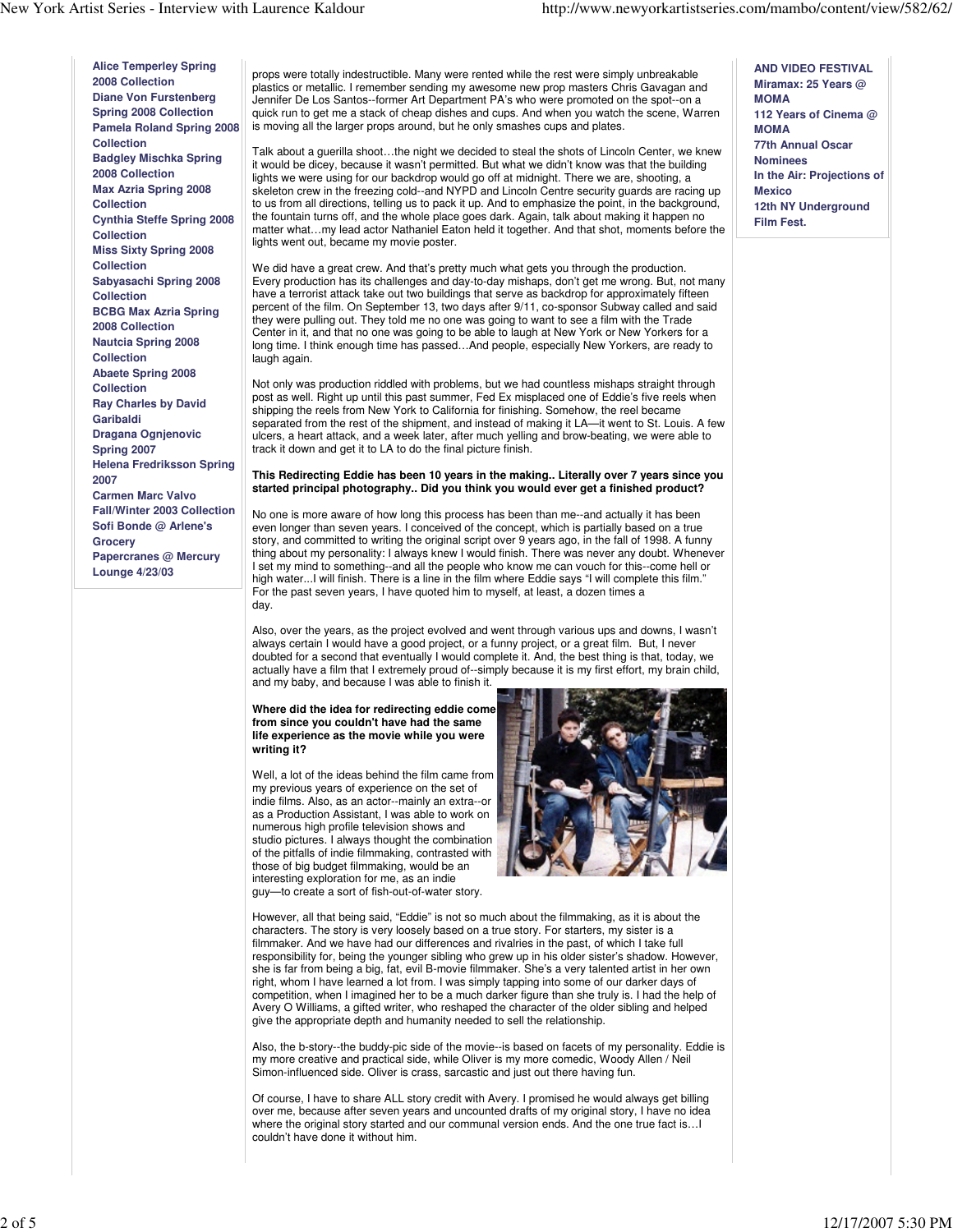### **What does finally being finished compare too?**

My initial reaction is...words cannot express the feeling of being finished, after all this time. Finally being completed…having the finished product…it has been such a long road. I guess the words that come to mind are thankful, grateful--to so many people and for the opportunity itself--relieved, thrilled, elated, and definitely euphoric.

#### **What do you think it takes to be a successful director and or producer in independent films now in 2007?**

In my heart of hearts, I truly believe the answer has been the same since the beginning of literature and theater. If you are an artist, and you have a story to tell, and it is compelling, it will come out. You will express it. And if you don't, shame on you for not sharing it with the rest of the universe. I think it takes two qualities to be successful in any industry: persistence and talent. If you have the drive, and you ignore time-tables and limitations, you will be successful. And, it also depends on your definition of success. If making millions of dollars defines your success...I think there are other industries like banking to become involved with. But if success is waking up every day and doing what you love, and simply making a living at it...then by simply sticking to it, if you have even a modicum of talent, you will find success.

### **How was working with Jaid Barrymore... I heard you had a bit of a run in that's not usually associated with playboy bunnies..?**

Jaid is an absolute character. I love Jaid, so very much. She brought such a fun and lively energy to set everyday, and Im thrilled to have had the opportunity to work with her. One of my funniest memories of working with her, and I think it was one of the funniest moments on set, which we all needed, was when we were shooting up near Columbia University, on a bluff overlooking Spanish Harlem. Jaid was running late, and these



were Jaid is an absolute character. I love Jaid, so very much. She brought such a fun and lively energy to set everyday, and I'm thrilled to have had the the earlier days of cell phones in New York. Back in the late 90's, reception in certain neighborhoods was shoddy, to say the least. So, Jaid is late and we can't get her on the phone. And while we're shooting some preliminary shots, cutaways and what not, there is a police chopper circling our set and the area. They were obviously looking for someone. Then, from the bluff, the entire cast and crew could see this police chase, which started by car and moved to a foot-chase, across and around Spanish Harlem. Just then, we get a call from Jaid, whose cab driver was lost, and she's calling us directly from the middle of this Wild West gun fight/car chase. I mean, Jaid, this petite woman, being driven right through this battle...and we're all standing there watching. If the cameras weren't already set and rigged for an elaborate rain scene, I would have loved to have caught it on film.

The good news is, Jaid eventually arrived, unscathed, though frazzled. And we actually made our day, and it was one of our smoother days.

Now, relating to one of your earlier questions about problems encountered on set, well...apparently one of the perpetrators was never caught during the chase, so the helicopter stayed with us all day and into the night. You can only imagine the sound quality that day. Needless-to-say, we got through it, but it was a high adrenaline day.

#### **What other projects do you have in the works that we can look for on the horizon?**

I always have several projects in various stages of development. Right now, I am actively working on a script with Bob Urdaneta, starring Sally Kirkland and Bo Gentry, which will be an homage to Wenders' "Wings of Desire," with a very special and heart-warming twist. Being a huge fan of Wenders, I am working diligently and methodically to ensure the highest level of integrity and quality. I also have two horror scripts being shopped around. One, surprisingly enough, is in conjunction with Jaid Barrymore's Phaze 3 Films, out of New York. Both of those films promise to be very exciting, and are close to rolling into production as early as Winter '08.

I have so many projects that I am passionate about, and several solid ones in my slate that I would love to start work on. For the past seven years while finishing "Eddie," I have been making my bones and garnering experience, working on others' material. This has been extremely rewarding. However, now that "Eddie" is on its way out to the public, I cannot express my excitement to get back into the development side, and begin work on my own original projects.

I read hundreds of scripts every year, and I am constantly looking for new material. Of the projects in my company Kaliber Films' slate, at least half have been acquired from other people. Of those, I have the rights to a phenomenal book about the first queen of the American roller derby in the 1950's. I have another great one about a family of three generations of Italian-American women who all get romanced by the same opera singer in a small town in Italy.

I have several other stories and projects that are several years off. And even though it's premature to even begin to discuss them, I am very excited and passionate about all of them. I only wish I could be working on all of them simultaneously. I have a wonderful, untold, true story that takes place during the Holocaust. I have an epic, based on the best historical fiction I've ever read. And I am constantly being offered fabulous new stories all the time.

**Is there a project or story that you think that Hollywood should really make?**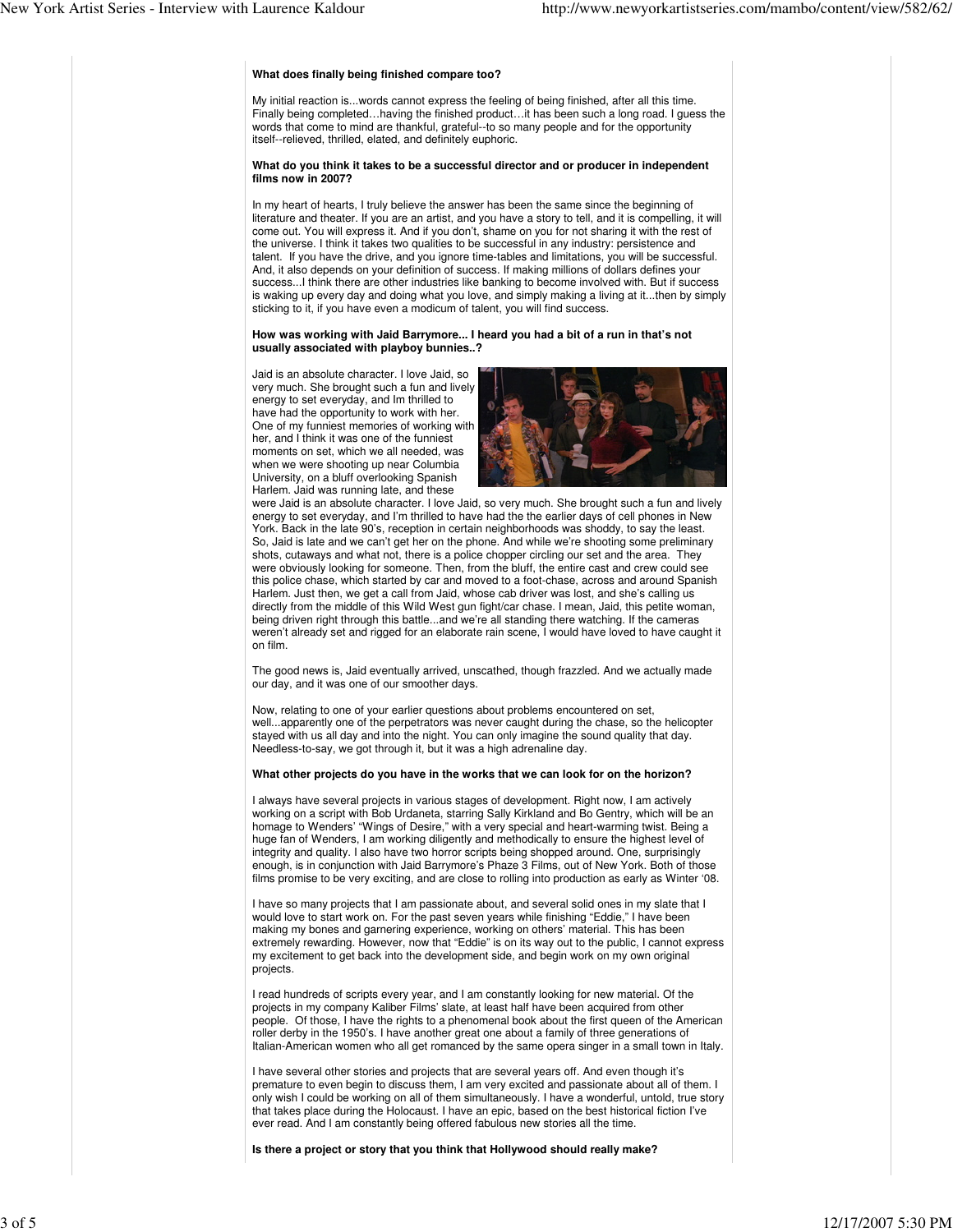I'm a film-file. So, I pretty much attempt to see every movie out there. There are no bad movies, in my opinion--just movies for different days of the week and different moods. I love the action and adventure genres, just as much as thriller or drama. I love screwball comedies, animation, slasher films, b-movie dramedies, as well as the art-house, ultra low-budget indie flicks. I love them all. Every aspect of the basic story structure has been done to death. I only hope that filmmakers keep pushing the envelope, focusing on characters, continuing to explore special effects, and telling wondrous stories. Is there "one" story that needs to be told? Well...every story in my slate, eventually, needs to be told. And the potential academy award nominee stories, like the holocaust picture I just mentioned, are just as important as Jaid's horror film, in my opinion. As an artist, and as a member of the general public, I want to see them all.

# **As an independent film producer and director what sort of conflicting struggles did you have by occupying the two very different positions??**

This is an ongoing struggle on every project I work on--especially so on "Redirecting Eddie." I think the trick is to surround yourself with good people and a solid crew. If you have a solid support staff, you can endure. The two positions are constantly at odds. I think the benefit of having an indie background is that I understand that the entertainment business is just that: entertainment and business. I am constantly balancing both



elements all the time. I direct and write with an eye for producing. I'm always producing. And I bring that to the table on jobs where I am solely the producer, as well on jobs where I am solely the director. I am always aware of crew needs, time schedules, actors' overtime, as well as the costs of all the elements. I find that many people who have a background in one or the other find themselves constantly at odds with making their days or even surviving production. When I get to wear both hats, I typically don't experience a conflict. I have learned to accept and balance the two positions. However, I am always reminded that they are at odds.

### **You have original music for the movie from Cher.. How did that come about?**

Wow. Actually in the cut we have right now, we have a license for Cher's song " When Love Calls Your Name," which was recorded in the early 90's. And let me tell you, acquiring those rights were no easy task. It took me and my manager at the time John Martino almost two years to track Cher down and to finally get her to agree. The funny thing is we would send a request with a box of chocolates to her house in Malibu, and she'd be in London. Or we'd send flowers to her home in London, and she'd be in Beverly Hills. I can't reveal the trick my manager ultimately used to get her to say yes, because frankly I may need to use it again someday, and don't want to give away all my secrets! All I can say is we wowed her and won her over. And, she graciously watched the film and agreed to give us the song.

As far as original music, we have the rights to do a modern version of the song, as well as interest from several famous DJ's to remix it. The original theatrical release of the film may or may not feature the remix. It may be reserved for the DVD or for syndicated release. But as great as Cher's original sleeper hit version of the song is, the remix will be even hotter.

# **Who were your influences that made you want to make films?**

As a kid, when I saw "Star Wars" for the first time, I was blown away. I went back to the theater to see it literally over 20 times. And, I remember while everyone else wanted to be a Jedi or Han Solo, all I wanted to do was figure out how they accomplished it, and how I could accomplish something like it. Then only a year or so later, "Superman" came out and I was blown away again—especially since I grew up on the 50's George Reeve's version, where Superman flies, flat on a glass table. So, my earliest influences were Donner and Lucas. As for my sense of humor, well, I'm a New York Jew. I was pretty much raised by Neil Simon and Woody Allen. I relate to them. They basically make movies about my family and everyone's family I knew growing up. There are definite elements in "Redirecting Eddie," especially in Oliver's character, that are directly related to my love of Allen and Simon.

Then, of course, as I became a study of film, I became endeared of all the masters. Stanley Kubrick is at the top of my list. I also love Kurosawa, Spielberg, Hitchcock, De Sica, Renoir, Coppola, Kapra, Eisenstein, Wells, Ray, Bunuel, Ford, Houston, and Wilder, to name a few. I have been and continue to be a consummate study of the art, and am humble enough to



admit that my craft is still in its infancy. I love the process, and I am always learning, always studying, and always growing.

# **Do you have any actors which you would love to work with?**

Oh my goodness, my wish list is a mile long. There are seasoned actors whom I would be honored to work with, as well as some younger actors whom I think are quite gifted. I hesitate to begin mentioning names for fear of leaving out some of my favorites, so please understand that